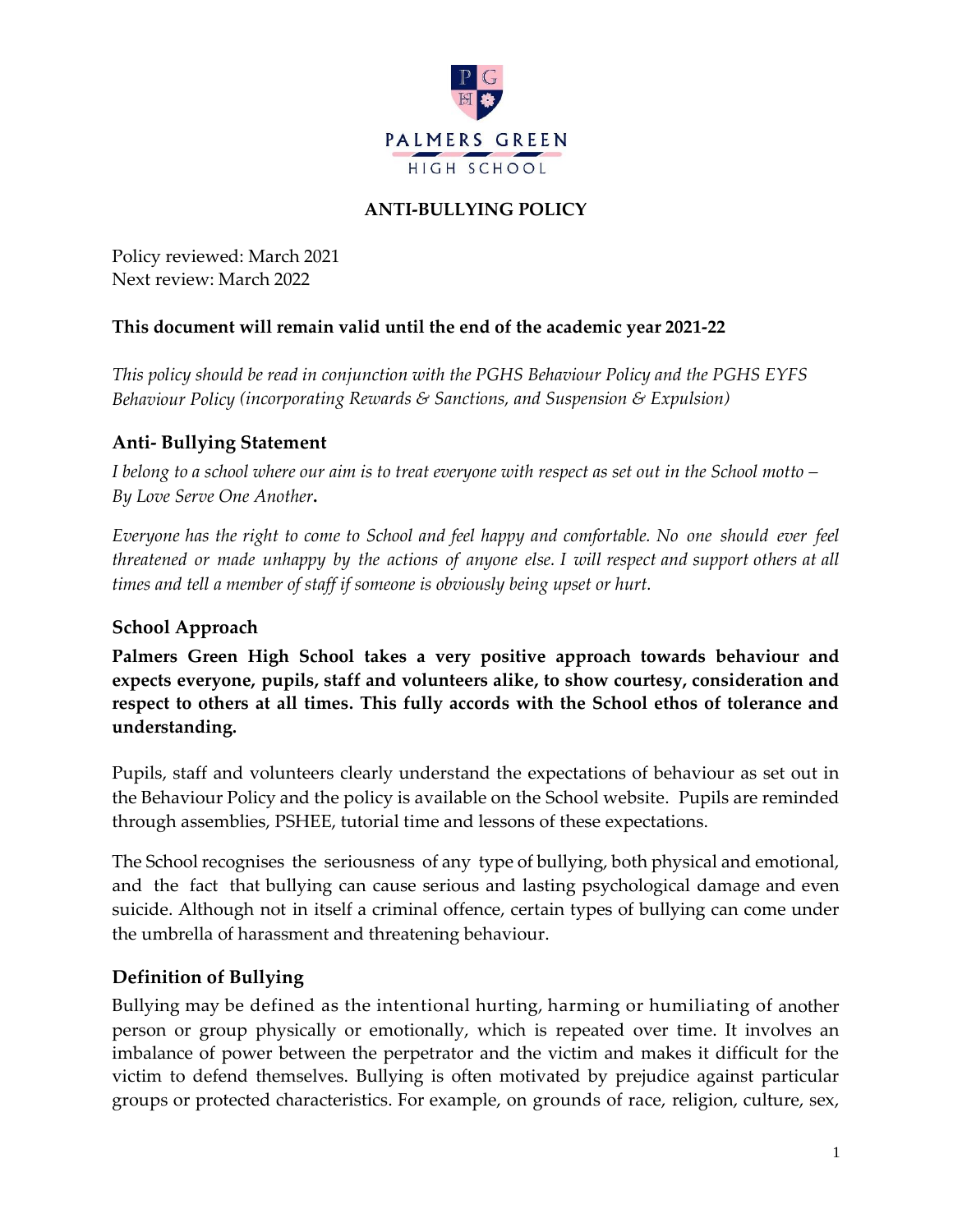gender, homophobia, SEN and disability. Bullying may be motivated by actual or perceived differences between children such as a child being adopted or a carer, physical attributes such hair colour or body shape.

It could occur directly; for example, involving physical (including sexual) intimidation, verbal, emotional and psychological means (by excluding, tormenting or spreading malicious rumours), or indirectly via cyber methods (including social websites, chat rooms, email, photographs, text messages and mobile phones).

Bullying can be overt and intimidatory or hidden and subtle such as low-level disruption or the use of offensive language. Bullying can involve manipulating a third party to tease or torment someone or complicity that falls short of direct participation. If left unchallenged or dismissed as 'banter', bullying can lead to a victim being reluctant to report the behaviour. If peer on peer abuse as a result of bullying is suspected, the matter must be referred to the Designated Safeguarding Staff, more guidance on this is contained in the Child Protection and Safeguarding policy.

Bullying can happen anywhere and at any time. Harassment and threatening behaviour are criminal offences. We always treat incidents of bullying very seriously. It conflicts sharply with the School's policy on equal opportunities, as well as with its social and moral principles.

## **Signs of Bullying**

Changes in behaviour that may indicate a child is being bullied may include:

- Unwillingness to return to School
- Displays of excessive anxiety
- Failure to produce work or producing unusually bad work, or work that appears to have been copied, interfered with or spoilt by others
- Books, bags and other belongings suddenly going missing, or are damaged
- Change to established habits, e.g. giving up music lessons, change to accent or vocabulary
- Psychological damage and diminished levels of self confidence
- Frequent visits to the First Aiders with such symptoms as stomach pains and headaches
- Unexplained cuts and bruises
- Frequent absence, erratic attendance, late arrival to class
- Choosing the company of adults
- Displaying repressed body language and poor eye contact
- Difficulty in sleeping, experiencing nightmares
- Talking of suicide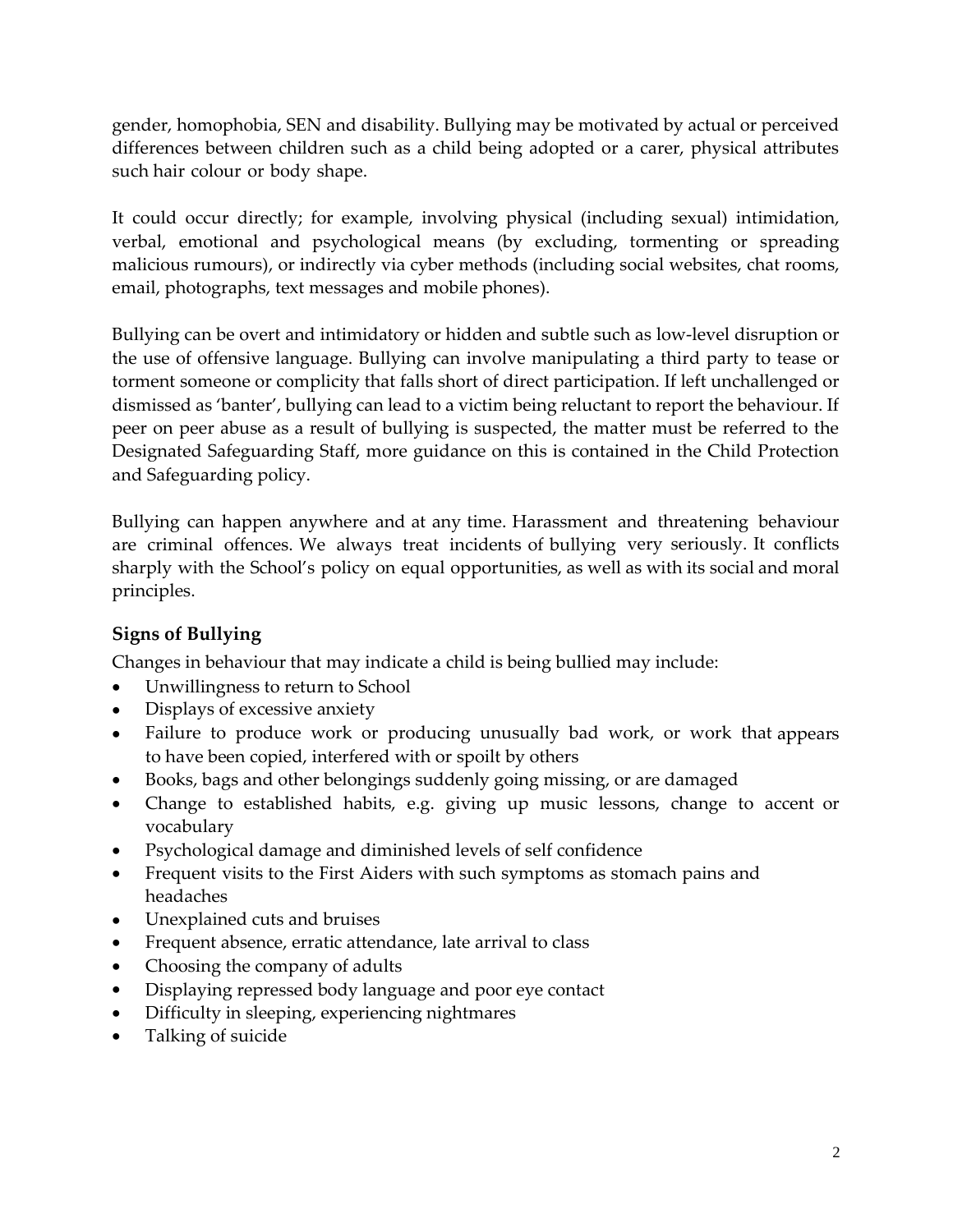## **The Prevention of Bullying**

The required behaviour of all pupils is explained clearly, in a way appropriate to all pupils in the School through the PSHEE programme, tutorial sessions/Form times, assemblies and via discussions in CEG (Careers Education and Guidance) for Seniors. The programme/activities are structured to enforce the message about community involvement and taking care of each other – *'By Love Serve One Another'*. The programme/activities specifically tell pupils who to inform if they are being bullied, in or out of School, and to speak up if they know someone else is being bullied. Pupils know that they can talk to ANY member of staff if they are being bullied themselves or have concerns about a friend. 'Who do I Need to See' posters throughout the School remind pupils of key people they can talk to.

Other preventative measures are used as follows:

- Work in lessons such as RE, ICT and English highlight the issue of bullying.
- All reported incidents are investigated at once.
- We have a strong and supportive pastoral team. In the Senior School, each pupil will have a choice of 2/3 Form Tutors to whom they can talk. In the Lower School there is a very strong bond between the pupils and their Class Teacher who usually sees parents or other adult carers at the beginning and end of each School day.
- Staff are always on duty when pupils are not in class and patrol the School site. At break and lunch times, members of the Year 11 prefect team (as well as staff) patrol areas such as the washrooms where bullying might occur.
- Our First Aid staff monitor and record details of all pupils who visit them. If a child is exhibiting any symptoms the Deputy Head is informed straight away.
- Anti-bullying posters are clearly exhibited around the School.
- We reserve the right to investigate incidents that take place outside of school hours, on school visits and trips and that occur in the vicinity of the School, involving our pupils where this has a detrimental effect upon the pupils' behaviour or performance within School. A pupil who is bullied in School is more likely to be bullied out of school, for instance either on the way to or from School or through cyberbullying.
- There is a clear Rewards and Sanctions policy in place.
- All staff know the procedure to follow in cases of alleged bullying and updates are given as part of the annual policy review.

# **Cyber-bullying**

Cyber-bullying is a form of bullying that can happen at all times of the day, potentially with a large audience as people forward on content. Further information and advice can be found in the PGHS Online Safety policy.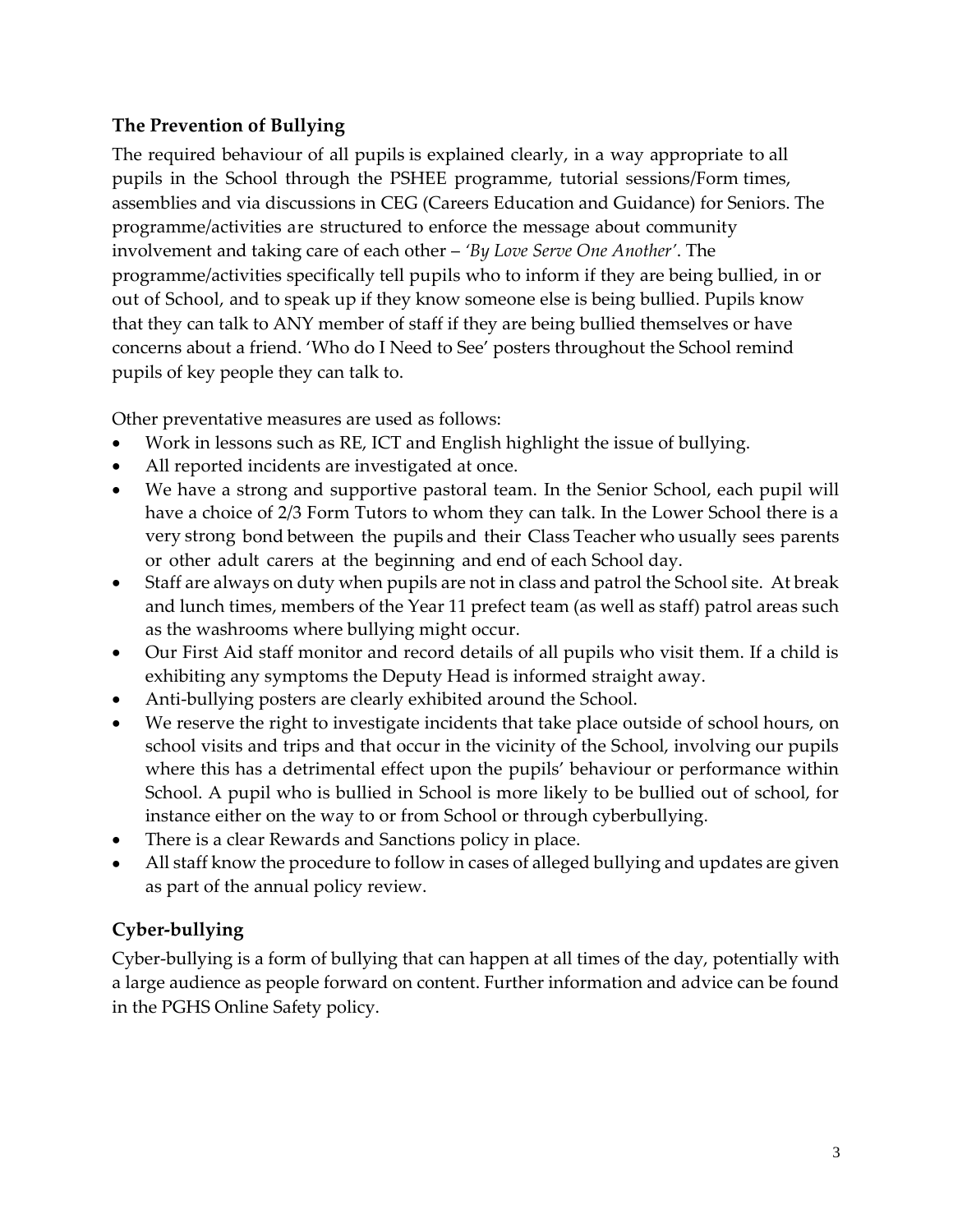#### **Palmers Green High School**

- expects all staff and pupils from Year 3 to Year 11 to adhere to its ICT Acceptable Use Policy. Separate policies exist for staff and pupils and they are issued at the beginning of each academic year and signed by pupils, parents and staff.
- expects all pupils below Year 3 to use the Internet safely as guided by the staff.
- blocks dangerous and unsuitable sites via a filtering system (SonicWall) and the School reserves the right to monitor staff and pupils' use of the Internet.
- may impose sanctions for the misuse or attempted misuse of the Internet.
- blocks access to some webmail sites, such as Hotmail.
- offers safe remote access to pupils' work via Office 365.
- offers guidance on the safe use of methods of digital communication including social networking sites and cyberbullying in PSHEE and ICT lessons and through visits to the School from an external expert in the field. Guidance includes the use of mobile communication devices and also covers blocking, reporting and removing contacts from 'buddy' lists and keeping personal details safe.
- does not allow pupils in the Lower School (R-Y6) to bring mobile phones to School unless approved by the Headmistress or Deputy Head because of exceptional circumstances.
- does not allow mobile phones to be switched on in School, except where staff have sanctioned their usage as part of a lesson or project.
- expects pupils in Years 7-11 to hand their mobile phones in at the School Office on arrival to School at the beginning of the school day.
- does not allow the use of cameras on mobile phones except where staff have sanctioned their usage as part of a lesson, performance or project.
- does not permit the usage of mobile phones in the washroom or PE changing areas.

# **Procedures for Dealing with Reported Bullying**

Staff should make the alleged victim feel at ease by assuring them that they will:

- listen
- maintain confidence as appropriate
- try to protect them
- try to help them cope
- try to help them co-exist with the bully
- ask them if they wish to have a friend present
- make clear that other staff may need to be involved and that the problem will be treated seriously and looked into as a matter of urgency
- give them time to explain the situation and will listen carefully
- ask them to write down their version of events and to sign and date this as a record
- pass no immediate judgement
- notify the Deputy Head who will continue to investigate.
- the Deputy Head, who is the DSL, will involve external agencies as required.

If the allegation is of a serious nature, refer the matter immediately to the Headmistress.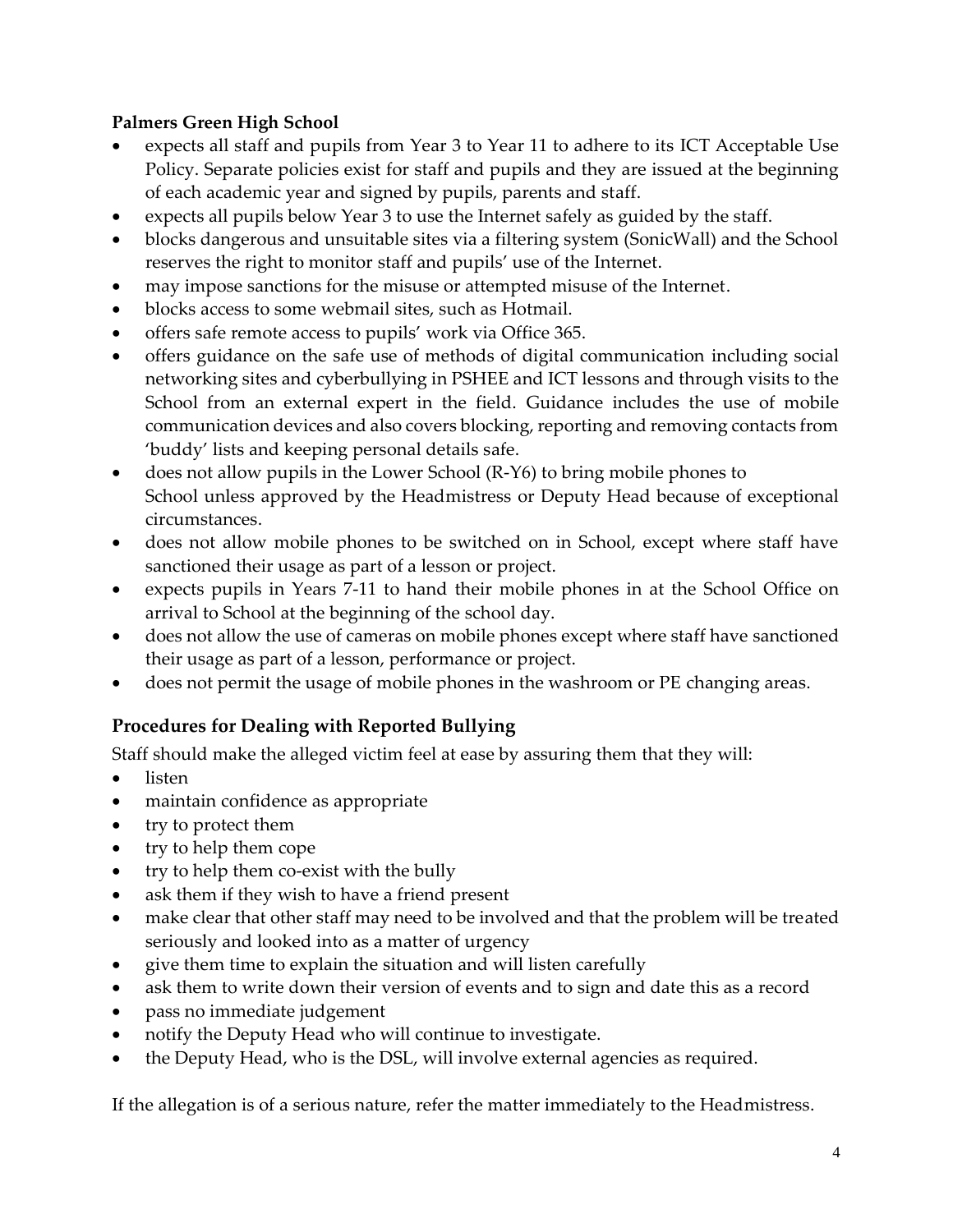All staff involved must reassure the pupil that the School is acting, even if those actions are not obvious at first, and will keep them informed of what has been done. Usually the staff involved will be the Class Teacher/Form Tutor and the Deputy Head.

#### **When speaking to the alleged perpetrator, staff**

- Should not presume from the outset that the person being interviewed is guilty.
- Should listen to the alleged bully's version of events (and explain that bullying is wrong and unacceptable).
- Ask the alleged bully to write down their version of events and to sign and date this as a record.
- Should explain calmly what allegations or suspicions exist as appropriate.

In some cases, the member of staff dealing with the bullying incident may request an additional adult to be with them. Reconciliation between victim and bully will be encouraged by the Class Teacher/Form Tutor, and the Deputy Head. Support for the perpetrator will be made available when necessary to prevent such behaviour being repeated.

Depending on the individual incident, the Class Teacher/Form Tutor or Deputy Head will phone the alleged bully's parents and ask them (where possible) to come in and discuss the allegations. They will be encouraged to avoid confrontation with other parents and to keep their daughter informed about what is happening. In more serious and persistent cases, the Headmistress may decide to suspend or exclude the bully. The Police will be involved where necessary and appropriate.

A bullying incident should be addressed as a Child Protection and Safeguarding concern when there is reasonable cause to suspect that a child is suffering, or is likely to suffer, significant harm. Where this is the case, the procedures set out in the PGHS Child Protection and Safeguarding policy are to be followed.

## **Record Keeping**

- Records of interviews with the pupils, conversations with the parents, plus any action taken should be signed by the staff member and given to the Deputy Head.
- Staff must be able to justify their actions and any written comments.
- The Headmistress and Deputy Head should be kept informed of all bullying incidents.
- A Bullying Log will be maintained by SMT and used to evaluate the effectiveness of the School's approach and to identify patterns.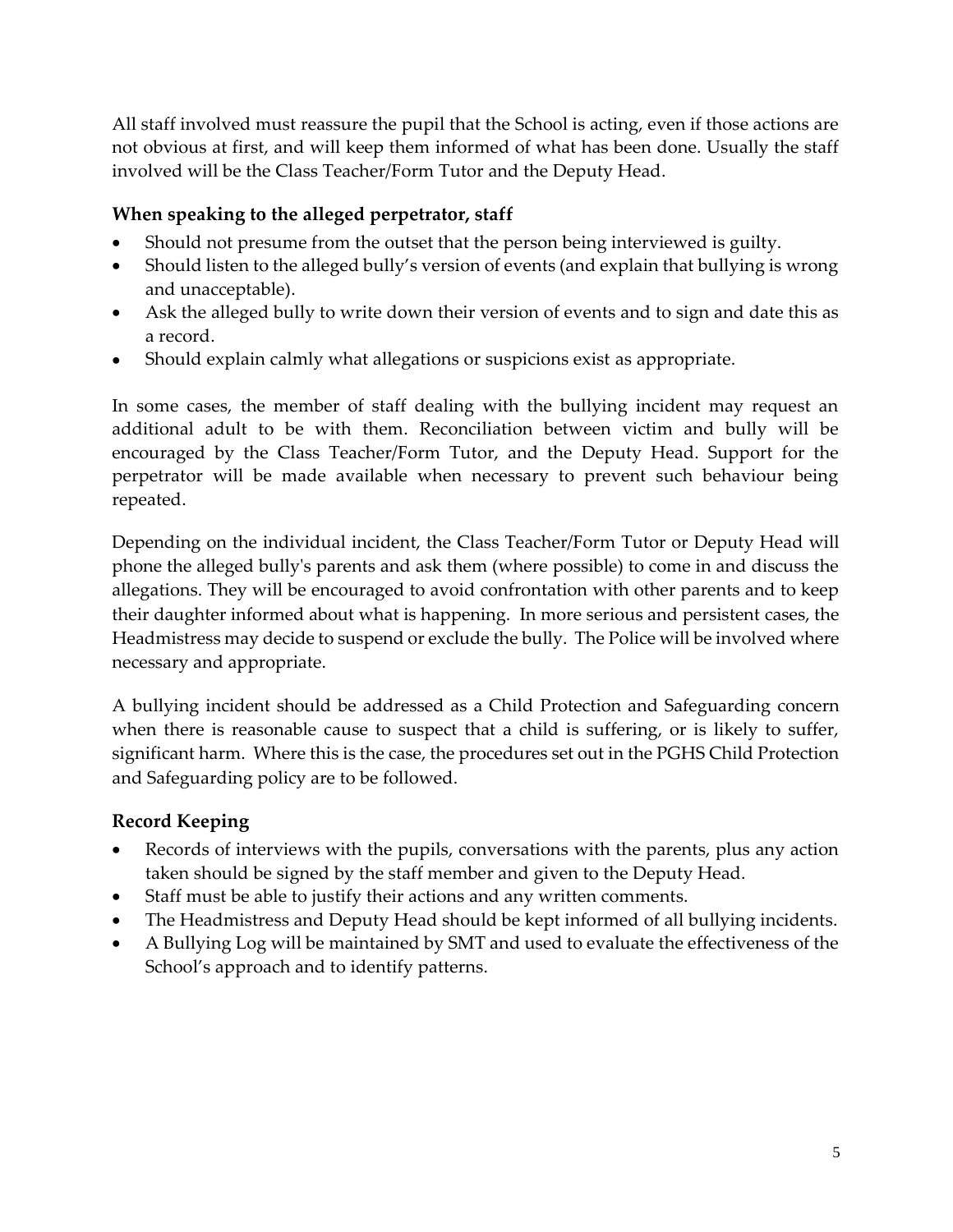# **ANTIBULLYING FLOW CHART**